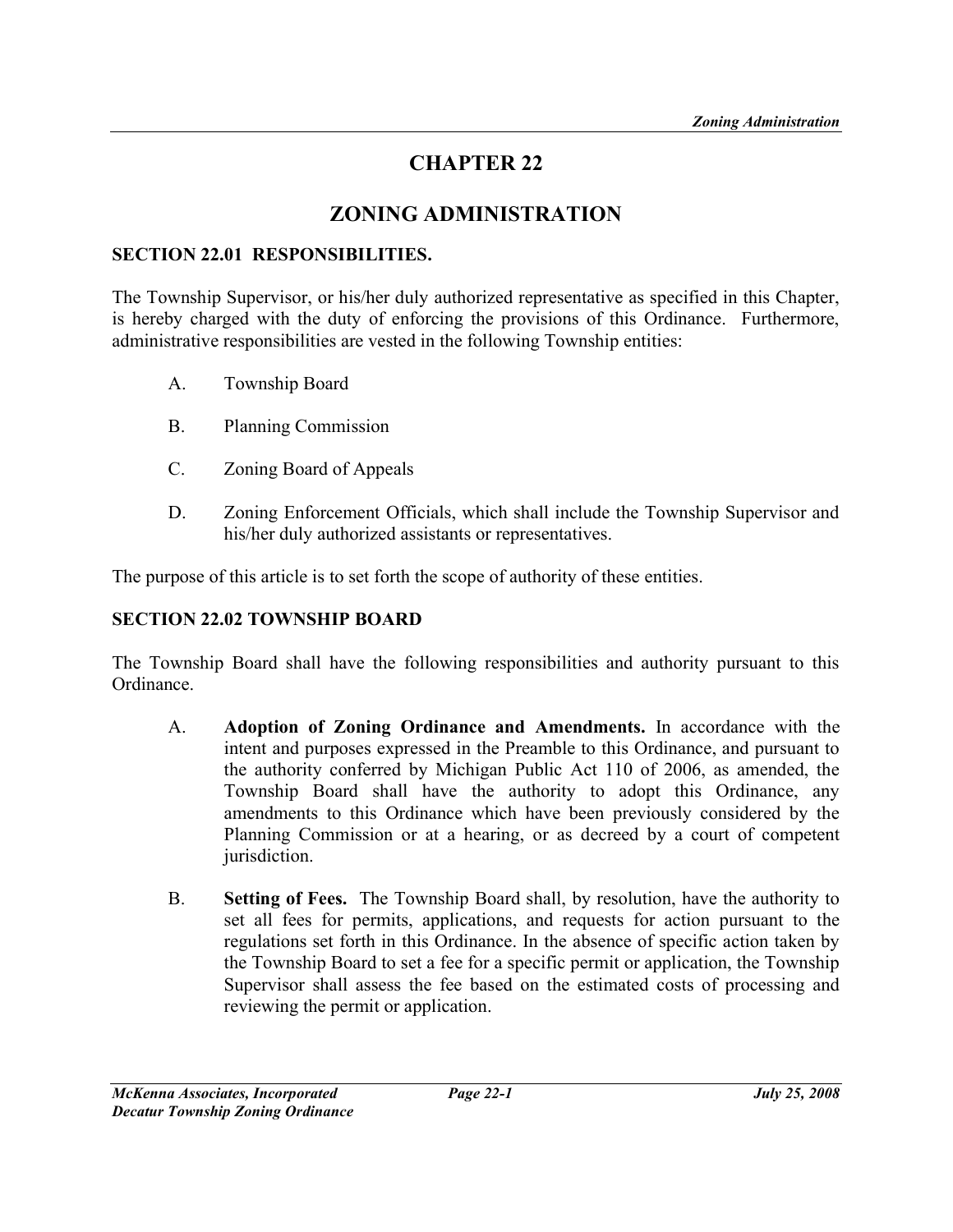C. Approval of Planning Commission Members. In accordance with Michigan Public Act 110 of 2006, as amended, members of the Planning Commission shall be appointed by the Township Supervisor with the approval of the Township Board.

#### SECTION 22.03 TOWNSHIP PLANNING COMMISSION

- A. Creation. The Township Planning Commission is created pursuant to Michigan Public Act 168 of 1959, as amended, the Township Planning Act. The Planning Commission shall have all the powers and duties provided to a Zoning Commission pursuant to Michigan Public Act 110 of 2006, as amended.
- B. Jurisdiction. The Planning Commission shall discharge the following duties pursuant to this Ordinance:
	- 1. Formulation of Zoning Ordinance and Amendments. The Planning Commission shall be responsible for formulation of the Zoning Ordinance, review of amendments to the Zoning Ordinance, holding hearings on a proposed Zoning Ordinance or amendments, and reporting its findings and recommendations concerning the Zoning Ordinance or amendments to the Township Board. All public hearings shall be properly noticed in accordance with the requirements of Section 19.01.D.
	- 2. Site Plan Review. The Planning Commission shall be responsible for review of applications for site plan approval in accordance with Chapter 18. As provided for in Chapter 18, the Planning Commission shall be responsible for making a determination to grant approval, approval subject to revisions, or denial of submitted site plans.
	- 3. Conditional Land Use Review. The Planning Commission shall be responsible for holding hearings and review of all applications for conditional land use approval in accordance with Chapter 19 of this ordinance and make recommendations of approval, approval subject to revisions, or denial of approval of a submitted conditional use application to the Township Board. The Board shall be responsible for making the final decision.
	- 4. Planned Unit Development Review. The Planning Commission shall be responsible for holding hearings and review of all applications for planned development in accordance with Chapter 13. The Township Board shall be responsible for granting approval, approval with conditions, or denial of a Planned Unit Development proposal.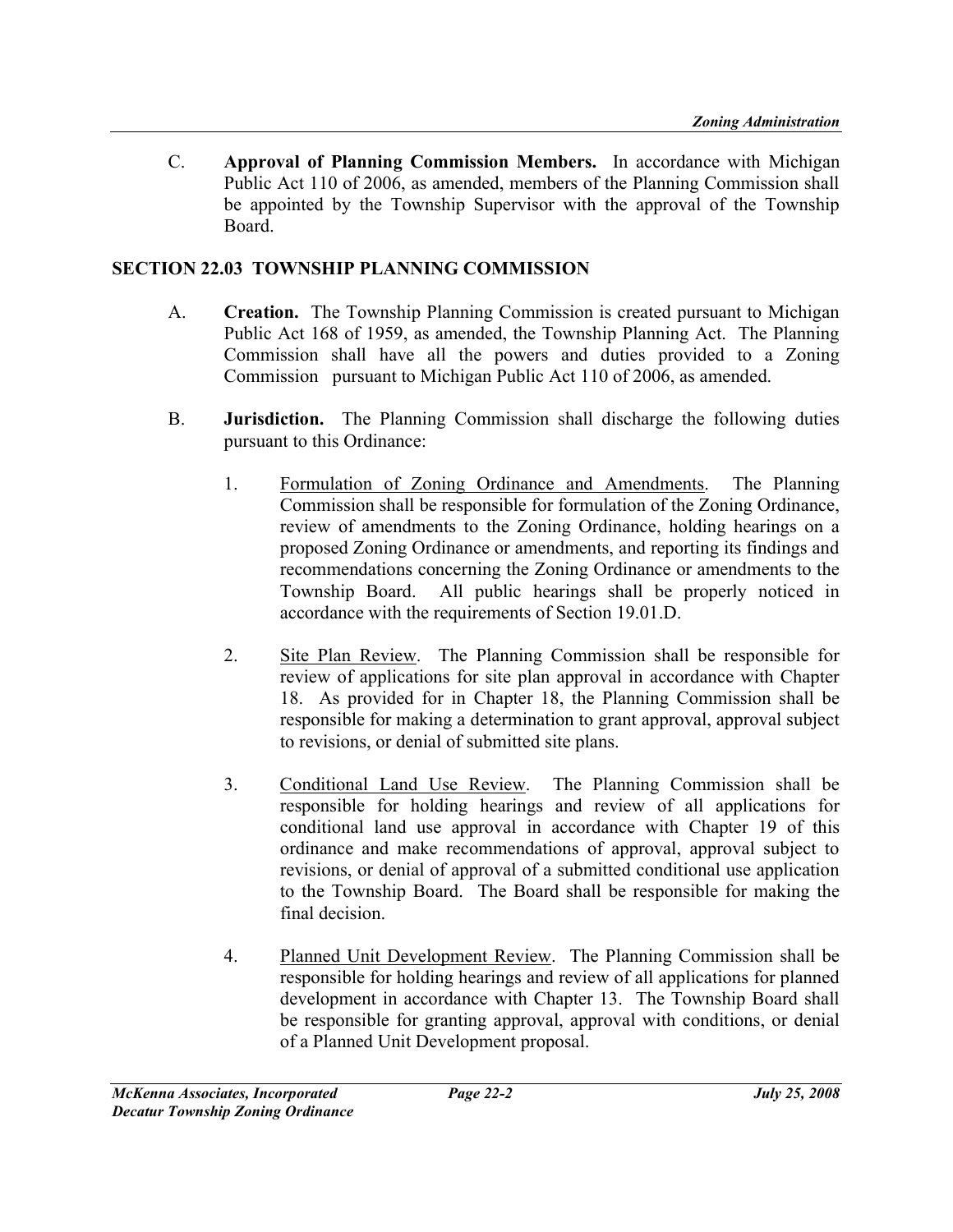C. Annual Reports. Each year, the Planning commission shall submit to the Township Board a report on the administration and enforcement of the Ordinance and recommendations for amendments or supplements.

### SECTION 22.04 ZONING BOARD OF APPEALS

The Zoning Board of Appeals shall act on all questions as they may arise in the administration of the Zoning Ordinance, including the interpretation of the zoning districts map. The Zoning Board of Appeals shall also hear and decide appeals from any order, requirements, decision, or determination made by an administrative official or body charged with enforcement of this Ordinance; and shall hear and decide matters referred to it or upon which it is required to pass under this Ordinance. The Zoning Board of Appeals shall not have the power to alter or change zoning district classification of any property. The creation, responsibilities, and limitations of power of the Zoning Board of Appeals are further specified in Chapter 21 of this Ordinance.

## SECTION 22.05 ZONING ENFORCEMENT OFFICIALS

- A. Establishment of Enforcement Officials. As specified throughout this Ordinance, certain actions necessary for the implementation of this Ordinance shall be administered by the Township Supervisor or his/her duly authorized assistants or representatives. In carrying out designated duties, enforcement officers shall administer the Ordinance precisely as it is written and shall not make changes or vary the terms of this Ordinance.
- B. Responsibilities of the Zoning Administrator. The Zoning Administrator shall be appointed by the Township Board and shall serve under the direction of the Township Supervisor. The Township Zoning Administrator may have the following responsibilities:
	- 1. Provide citizens and public officials with information relative to this Ordinance and related matters.
	- 2. Assist applicants in determining the appropriate forms and procedures related to site plan review, zoning, and other zoning matters.
	- 3. Review all applications for site plan review, conditional use review, planned development proposals, and take any action required as outlined in this ordinance.
	- 4. Periodically report to the Planning Commission on the status of Township zoning and planning administration.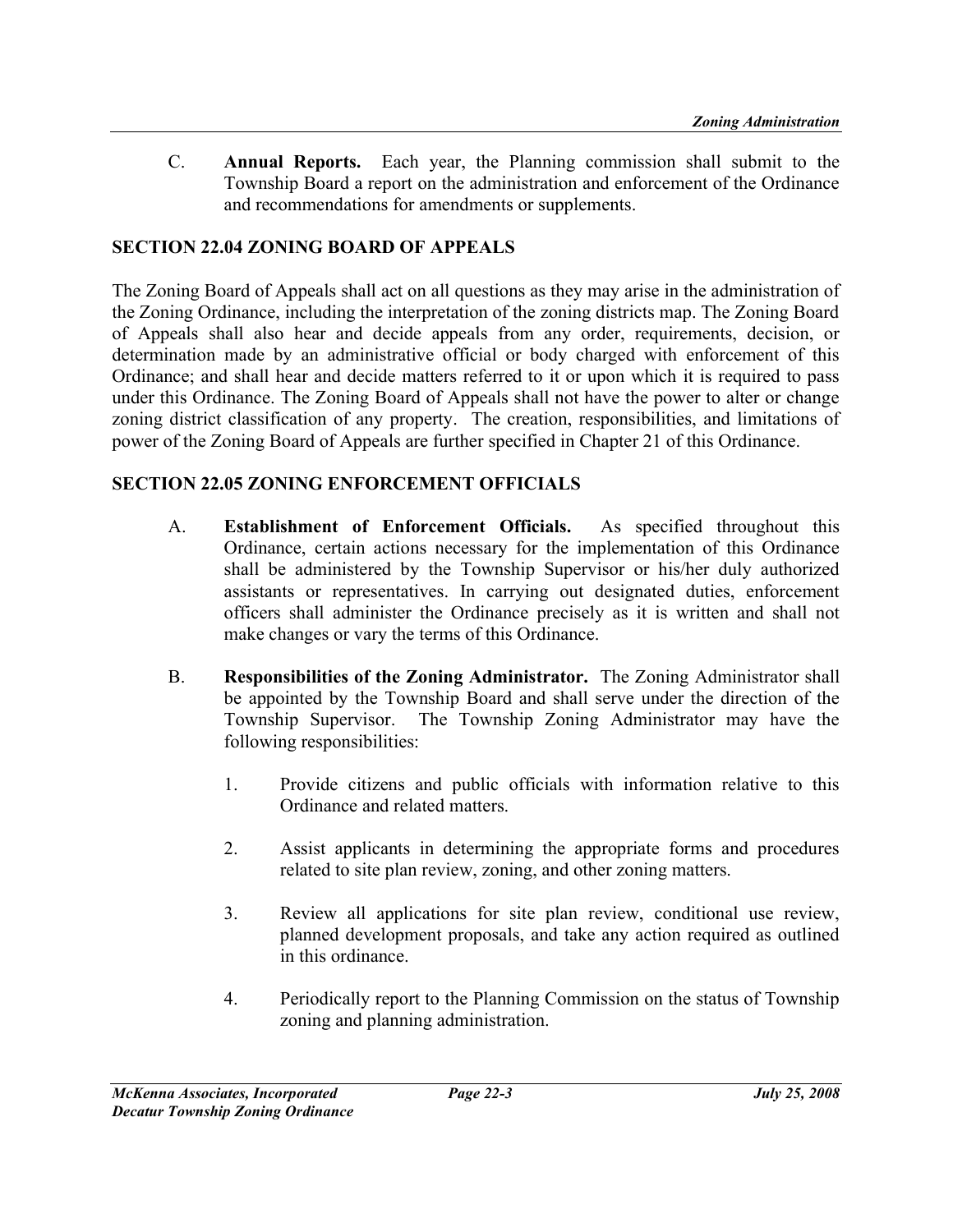- 5. Maintain up-to-date Zoning Map, Zoning Ordinance text, and office records by recording all amendments and filing all official minutes and other documents in an orderly fashion.
- 6. Maintain a record of all nonconforming uses, structures, and lots existing on the effective date of this Ordinance, and update this record as conditions affecting the nonconforming status of such uses or structures changes.
- 7. Perform other related duties, as specified by the Township Supervisor and/or Clerk.
- C. Responsibilities of the Township Clerk. As the primary Administrative Official in the Township, the Clerk shall be responsible for the distribution of applications and information to the public and the collection of applications and permits. The Clerk shall be responsible for the processing and distribution of these items to the proper entities prior to the appropriate meeting. The Clerk shall also be certain that recommendations and materials necessary to communicate between the Planning Commission and Township Board are completed. If desired, the Township Clerk may designate some or all of these duties to another individual in the Township who will bear the same responsibilities.
- D. Conformance with this Ordinance. It shall be unlawful for the Zoning Administrator to approve any plans or issue any zoning permits until he has inspected such plans in detail and found them to conform with this Ordinance. Without a zoning permit, the Building Official shall not grant a certificate of occupancy.

## SECTION 22.06 CERTIFICATE OF ZONING APPROVAL

It shall be unlawful to hereafter commence or to proceed with the excavation for foundation, erection, construction, alteration, enlargement, extension, or moving of any building or structure, or any part thereof; or to change the use of a building, premises, or land or a part thereof to a different use or zoning classification until a Certificate of Zoning Approval shall have been issued by the Township Zoning Administrator.

- A. Applications for a Certificate of Zoning Approval shall be made in triplicate and in writing to the Township Zoning Administrator on forms provided by said Township and shall:
	- 1. Be signed by the owner of said premises or his qualified agent;
	- 2. Contain the Tax ID Number of said premises and the address of same;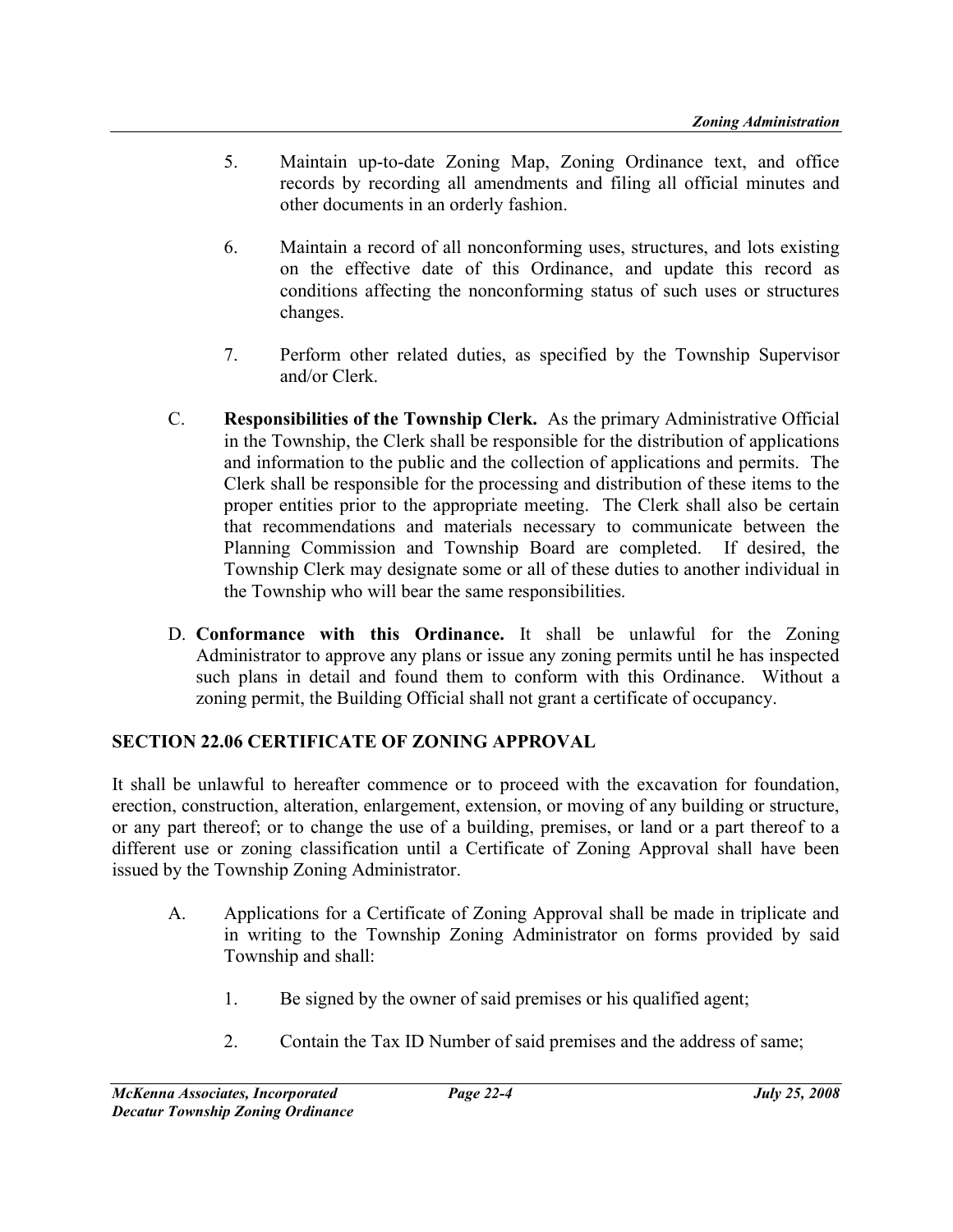- 3. Set forth the proposed use of said premises and buildings situated thereon;
- 4. Certify that all provisions of this Ordinance and all other applicable laws and requirements will be complied with (which shall include but not be limited to a Sanitation Permit and Driveway tubes when required);
- 5. Contain a site plan showing location and size of premises; dimensions and location of proposed buildings and alterations and additions thereto and other buildings on said premises; set back dimensions; signs; parking areas; and such other data upon which the applicant intends to rely upon to obtain this Certificate;
- 6. Be accompanied by such permit fee, as the Township Board shall establish from time to time by Resolution.
- B. The Zoning Administrator shall, within fifteen (15) days after receipt of said application, make a determination whether the building, alteration or addition thereto or proposed use of a building or land, conforms to all provisions of this Ordinance, and if said Administrator so finds, a Certificate of Zoning Approval shall be issued. If the building or proposed use of a building or land is nonconforming, said Certificate of Zoning Approval shall be denied. Said denial shall specifically state wherein the building or proposed use of a building or land differs from this Ordinance. One (1) copy of the application, with proper notations thereon, including approval or denial and the date thereof shall be filed with the Township Clerk as a record, one (1) copy shall be retained by the Zoning Administrator, and one (1) copy shall be returned to the applicant.
- C. Certificate of Zoning Approval shall be non-transferable and shall expire by limitation six (6) months after date of issue if no construction is commenced. A Certificate of Zoning Approval may be extended, after showing cause, for one (1) or more extensions of time, for periods not exceeding ninety (90) days for each extension. A Certificate of Zoning Approval must be obtained prior to application for a Building Permit.
- D. No structure shall be erected, altered, moved or excavation started until the State Building Inspector shall have issued a building permit for such erection or alteration.
- E. It shall be unlawful to use or permit the use of any building or premises or part thereof hereafter created, located, erected, changed, converted or enlarged wholly or partly until a Certificate of Occupancy has been issued by the State Building